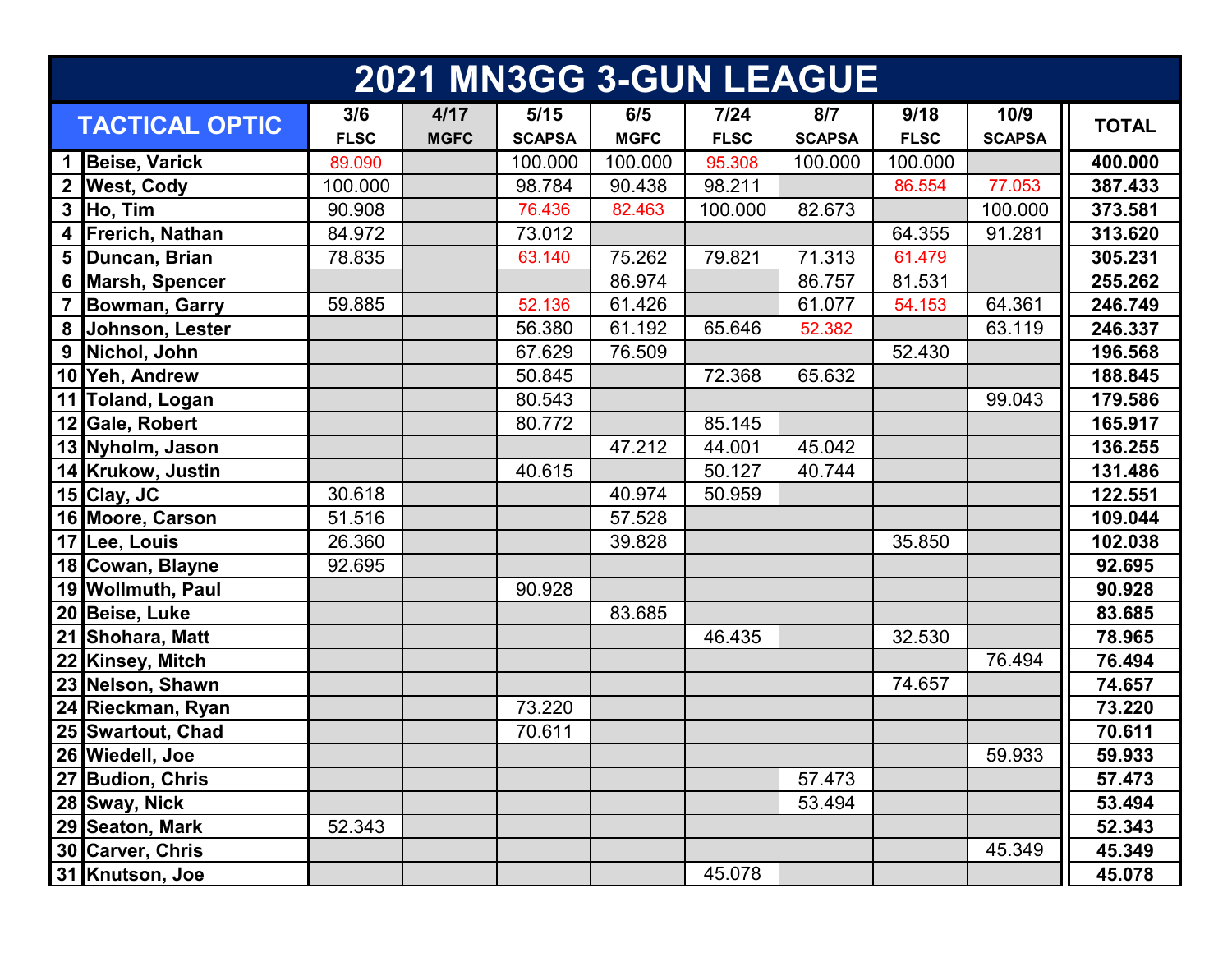| 32 Dammann, Seth                                                                                                            |  |  |        | 41.904 |        |  |        |  | 41.904 |
|-----------------------------------------------------------------------------------------------------------------------------|--|--|--------|--------|--------|--|--------|--|--------|
| 33 Maiers, Hudson                                                                                                           |  |  |        |        |        |  | 40.358 |  | 40.358 |
| 34 Bofferding, Michael                                                                                                      |  |  |        |        | 35.919 |  |        |  | 35.919 |
| 35 Chong Tim, Dana                                                                                                          |  |  | 30.178 |        |        |  |        |  | 30.178 |
| 36 Yeh, Anthony                                                                                                             |  |  | 26.687 |        |        |  |        |  | 26.687 |
| MN3GG 3-Gun League Rules. Only the top scores from the highest simple majority of available matches will be used. Scores    |  |  |        |        |        |  |        |  |        |
| I in RED are lower than the best of the number of scores required. Names in RED are competitors ranked in another division. |  |  |        |        |        |  |        |  |        |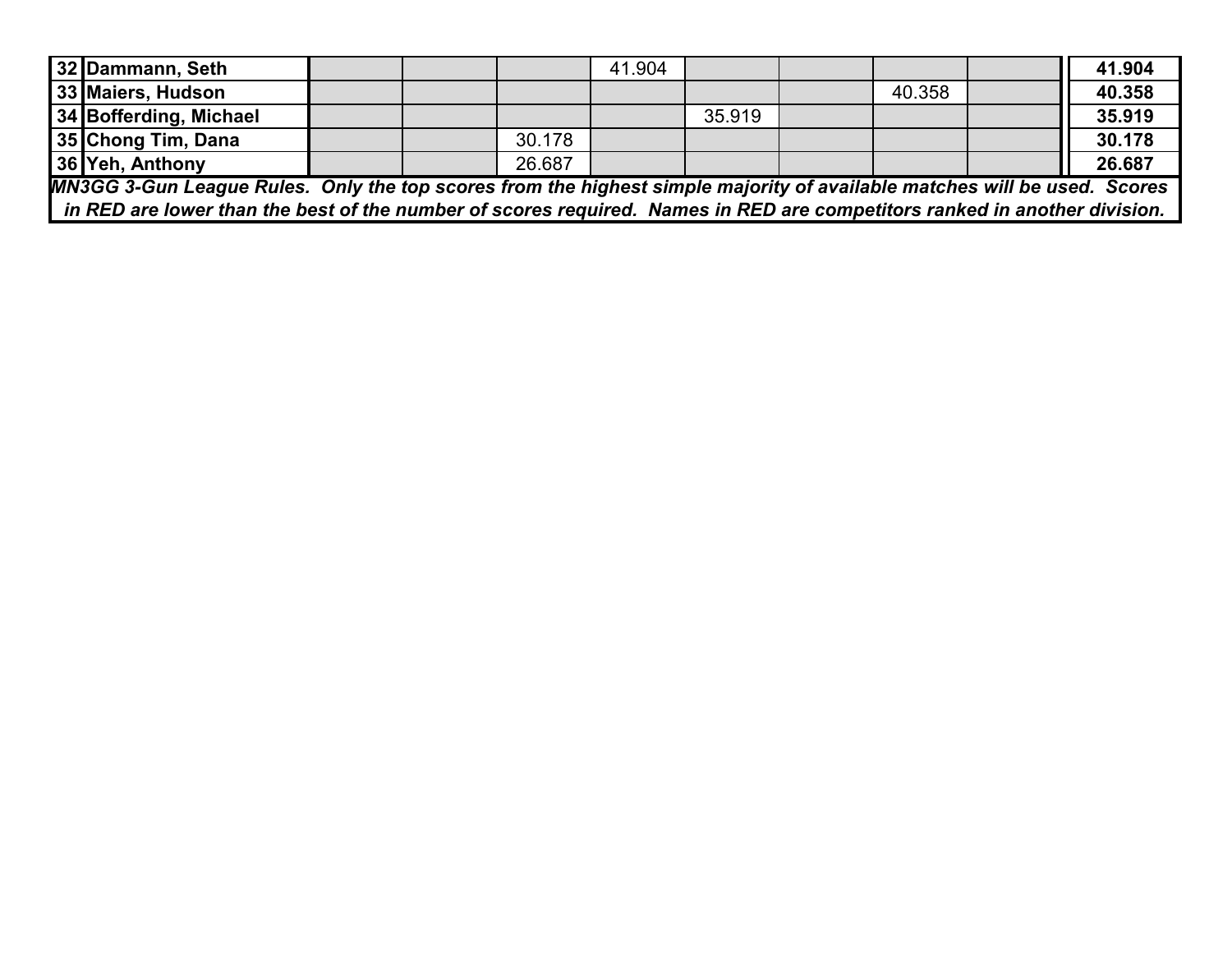| <b>2021 MN3GG 3-GUN LEAGUE</b>                                                                                            |             |             |               |             |             |               |             |               |              |
|---------------------------------------------------------------------------------------------------------------------------|-------------|-------------|---------------|-------------|-------------|---------------|-------------|---------------|--------------|
| <b>TACTICAL LIMITED</b>                                                                                                   | 3/6         | 4/17        | 5/15          | 6/5         | 7/24        | 8/7           | 9/18        | 10/9          | <b>TOTAL</b> |
|                                                                                                                           | <b>FLSC</b> | <b>MGFC</b> | <b>SCAPSA</b> | <b>MGFC</b> | <b>FLSC</b> | <b>SCAPSA</b> | <b>FLSC</b> | <b>SCAPSA</b> |              |
| 1 Armbruster, Trevor                                                                                                      |             |             | 99.615        | 100.000     | 99.858      | 99.531        | 100.000     | 85.182        | 399.473      |
| 2 Payne, Nathan                                                                                                           | 100.000     |             | 100.000       | 96.101      |             | 93.119        |             |               | 389.220      |
| 3 Villamor, Jomar                                                                                                         | 94.679      |             | 83.031        | 93.639      | 96.594      | 100.000       | 81.520      | 83.602        | 384.912      |
| 4 Cady, Alex                                                                                                              |             |             | 93.937        |             | 100.000     | 96.830        | 86.052      | 89.413        | 380.180      |
| 5 Berry, Jake                                                                                                             | 76.752      |             |               | 73.533      |             | 71.653        |             | 75.615        | 297.553      |
| 6 Shaw, James                                                                                                             | 65.043      |             | 63.706        | 57.806      | 75.086      | 72.751        | 62.124      | 76.222        | 289.102      |
| 7 Calvin, Bill                                                                                                            |             |             | 51.568        | 60.153      | 70.095      | 61.012        | 59.064      | 60.045        | 251.305      |
| 8 Nyholm, Hawkins                                                                                                         |             |             |               | 30.861      | 42.991      | 37.114        |             | 40.861        | 151.827      |
| 9 Lucken, Tom                                                                                                             |             |             |               |             | 38.226      | 33.989        |             | 32.577        | 104.792      |
| 10 Schmitt, Jay                                                                                                           |             |             |               |             |             | 82.639        |             |               | 82.639       |
| 11 Fischer, Trent                                                                                                         | 78.690      |             |               |             |             |               |             |               | 78.690       |
| 12 Swartout, Chad                                                                                                         | 76.715      |             |               |             |             |               |             |               | 76.715       |
| 13 Mix, Greg                                                                                                              |             |             |               |             | 63.792      |               |             |               | 63.792       |
| 14 Belkholm, Dylan                                                                                                        |             |             |               |             |             |               |             | 57.647        | 57.647       |
| 15 Selsaas, Calvin                                                                                                        |             |             |               |             |             | 55.306        |             |               | 55.306       |
| 16 Dane, Kas                                                                                                              |             |             |               |             | 55.271      |               |             |               | 55.271       |
| 17 Schultz, Steve                                                                                                         |             |             | 48.153        |             |             |               |             |               | 48.153       |
| 18 Kamrath, Luke                                                                                                          |             |             |               |             |             |               | 45.461      |               | 45.461       |
| 19 Feigal, Bill                                                                                                           |             |             |               |             |             |               | 43.933      |               | 43.933       |
| 20 Johannsen, Russ                                                                                                        |             |             |               |             |             |               | 42.658      |               | 42.658       |
| 21 Larson, Eric                                                                                                           |             |             |               |             |             |               |             | 34.976        | 34.976       |
| 22 Wacloff, John                                                                                                          |             |             |               |             |             |               | 31.226      |               | 31.226       |
| MN3GG 3-Gun League Rules. Only the top scores from the highest simple majority of available matches will be used. Scores  |             |             |               |             |             |               |             |               |              |
| in RED are lower than the best of the number of scores required. Names in RED are competitors ranked in another division. |             |             |               |             |             |               |             |               |              |